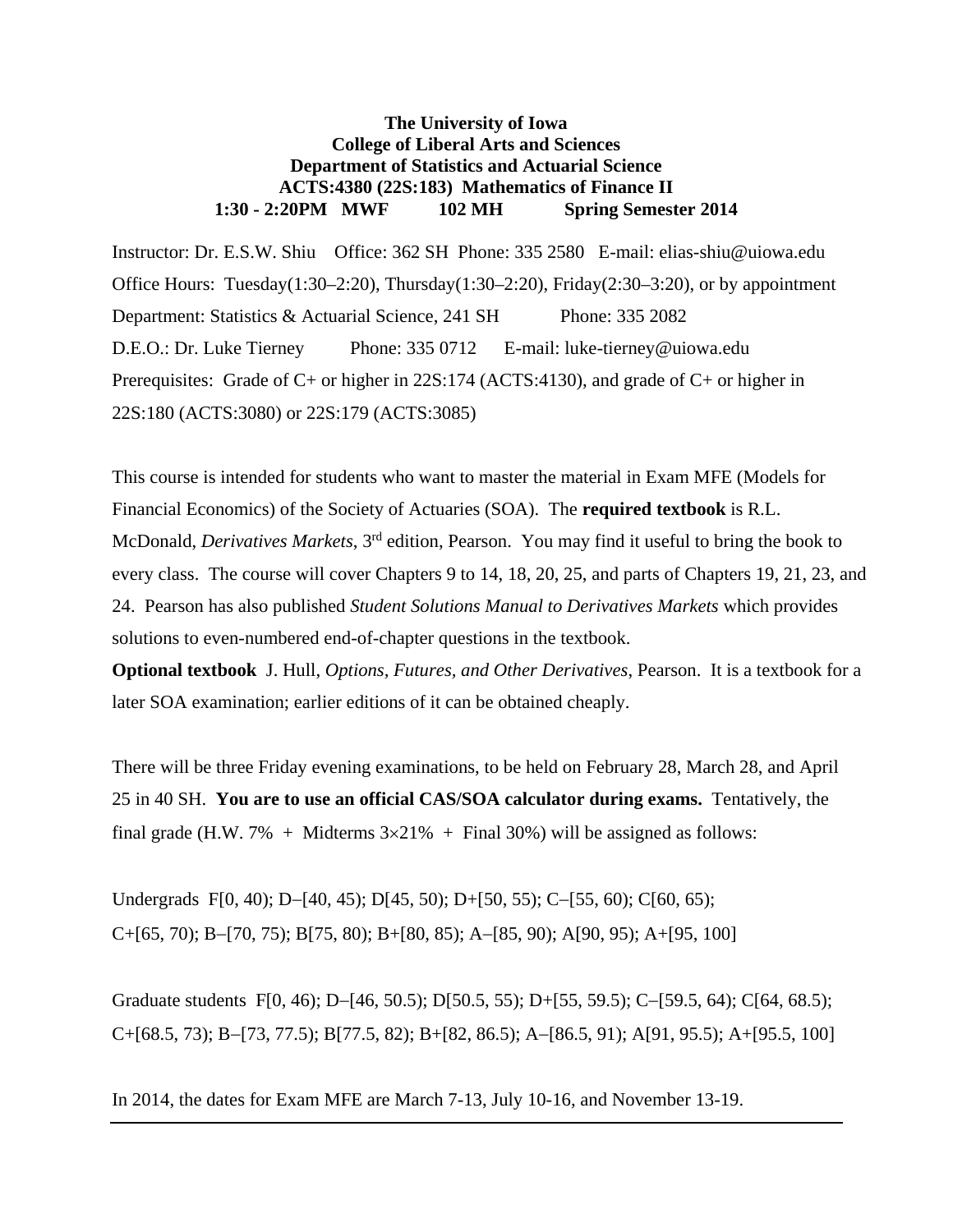# The University of Iowa ACTS:4380 (22S:183) HW Set 1

Due at the beginning of class on Friday, January 24, 2014

## **Write legibly. Show your steps. Explain your reasoning. Simplify your answers.**

1. A stock pays dividends continuously. Between time t and time t+dt, dividends of amount

 $0.03S(t)dt$  will be paid, where  $S(t)$  denotes the price of one share of the stock at time t.

(Note that if the stock price is stochastic, the dividend payments are also stochastic.)

The current stock price is 100.

What is the current price for the (stochastic) stream of dividends to be paid in the next 8 years? **Hint**: Chapter 5 of McDonald (2013).

2. The following is a variation of formula (14.16) on page 424 of McDonald (2013). (We shall derive this result later.)

$$
V(s_1, s_2) = s_1 e^{-\delta_1 T} N \left( \frac{\ln \left[ \frac{s_1 e^{-\delta_1 T}}{s_2 e^{-\delta_2 T}} \right]}{\sigma \sqrt{T}} + \frac{1}{2} \sigma \sqrt{T} \right) - s_2 e^{-\delta_2 T} N \left( \frac{\ln \left[ \frac{s_1 e^{-\delta_1 T}}{s_2 e^{-\delta_2 T}} \right]}{\sigma \sqrt{T}} - \frac{1}{2} \sigma \sqrt{T} \right),
$$

where *T*,  $\delta_1$ ,  $\delta_2$  and  $\sigma$  are positive constants, and *N(x)* is the cumulative standard normal distribution,

$$
N(x) = \frac{1}{\sqrt{2\pi}} \int_{-\infty}^{x} e^{-z^2/2} dz.
$$

**Calculate** the partial derivatives 1*s*  $\partial$  $\partial$ *V*(*s*1, *s*2) and 2*s*  $\partial$  $\partial$ *V*(*s*1, *s*2).

**Hint**: The variable *s*1 appears in three places on the RHS of the formula for *V*. Hence, when you differentiate *V* with respect to *s*1, there will be three terms. However, the three terms can be simplified to one term because of a formula like the one on the very last line on page 379.

The partial derivative 2 *V s*  $\frac{\partial}{\partial s_2}V$  also only has one term as answer.